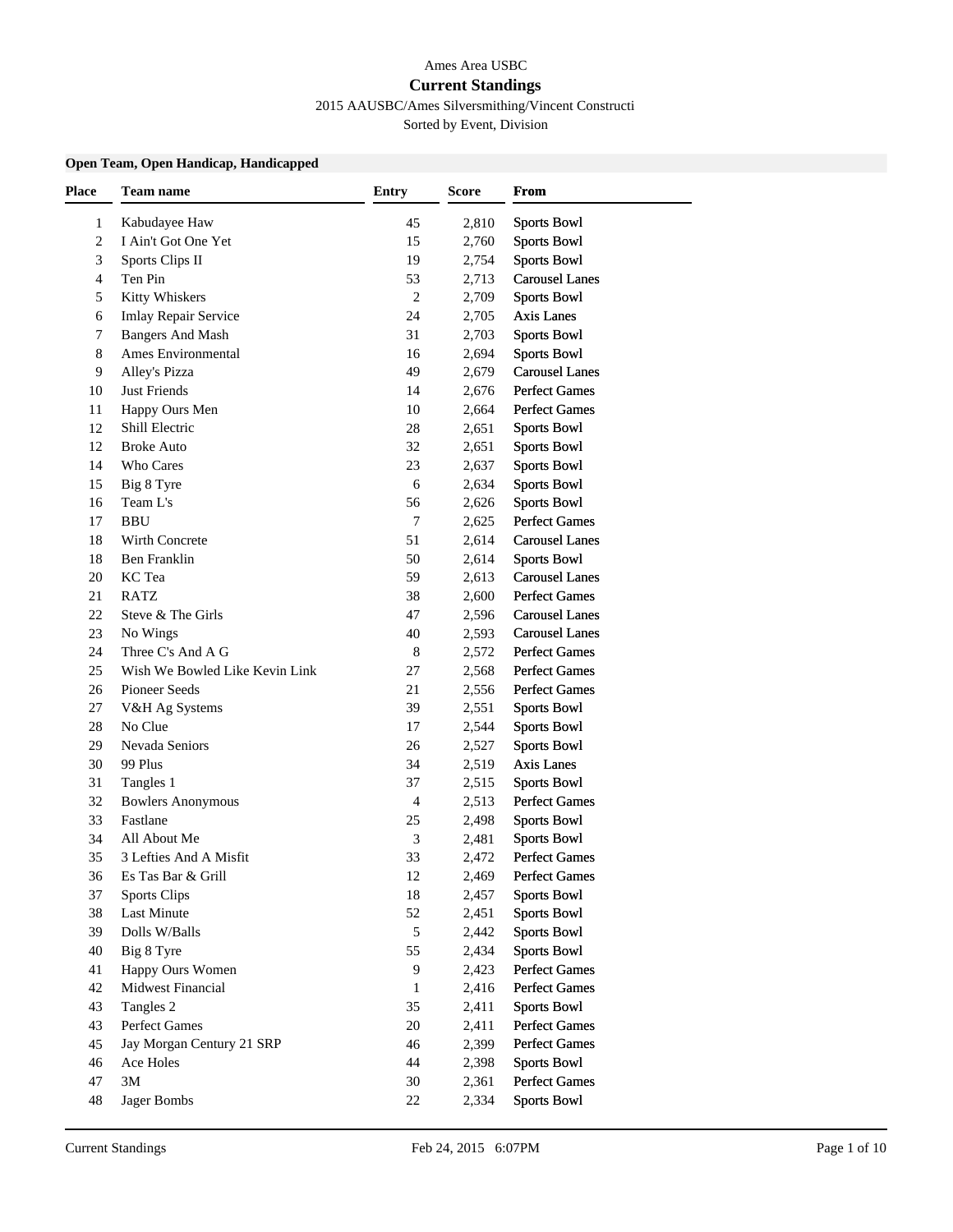| -49 | Midtown                    | 57   |       | 2.303 Perfect Games |
|-----|----------------------------|------|-------|---------------------|
|     | 50 Siedelmann Construction | -58. | 2.240 |                     |
|     | 51 Ice Basketball          | 29   |       | 2,174 Perfect Games |

The lowest score to cash is 2,676.

### **Women's Team, Women Handicap, Handicapped**

| <b>Place</b> | Team name          | Entry | <b>Score</b> | From                 |
|--------------|--------------------|-------|--------------|----------------------|
|              | Tangles            | 36    | 2,593        | <b>Sports Bowl</b>   |
| 2            | Let's Get Stuck    | 43    | 2,591        | <b>Sports Bowl</b>   |
|              | 3 Big 8 Tyre-Women | 54    | 2,440        | <b>Sports Bowl</b>   |
| 4            | Bowlers We Are     | 13    | 2.349        | <b>Perfect Games</b> |
|              | 9 Of Hearts        | 11    | 2.317        | <b>Perfect Games</b> |
|              |                    |       |              |                      |

The lowest score to cash is 2,591.

### **Open Doubles, Open Doubles, Handicapped**

| <b>Place</b>   | Team name                                           | <b>Entry</b>   | <b>Score</b> | From                  |
|----------------|-----------------------------------------------------|----------------|--------------|-----------------------|
| $\mathbf{1}$   | Link, Gary A / Link, Kevin W                        | 21             | 1,469        | <b>Perfect Games</b>  |
| 2              | Lockhart, Aaron V / Hanson, Brian L                 | 39             | 1,422        | Sports Bowl           |
| 3              | Hockaday, Scott / Genalo, Lawrence J                | 7              | 1,419        | Perfect Games         |
| 4              | Sogard, David L / Imlay, Ronald E                   | 24             | 1,402        | <b>Axis Lanes</b>     |
| 5              | Neff, Cassandra A / Burris, Kandi                   | 33             | 1,397        | <b>Perfect Games</b>  |
| 6              | McPartland, Kelly J / Carriere, Phillip<br>A        | 20             | 1,396        | <b>Perfect Games</b>  |
| $\tau$         | Sogard, Douglas L / Arneson, Paul C                 | 24             | 1,391        | <b>Axis Lanes</b>     |
| 8              | Crouse, Jackie A / Crouse, Katherine J              | $\overline{9}$ | 1,381        | <b>Perfect Games</b>  |
| $\overline{9}$ | Kramer, Andrew R / Yanisch, Zach W                  | 38             | 1,377        | Perfect Games         |
| 10             | Siedelmann, Terry / Siedelmann, Nick<br>$\mathbf S$ | 58             | 1,373        |                       |
| 11             | McPartland, Cari L / Heller, Mark M                 | 12             | 1,370        | <b>Perfect Games</b>  |
| 12             | Wilcox, Bruce A / Hardy, Mischelle K                | 34             | 1,368        | <b>Axis Lanes</b>     |
| 12             | Clayton, Jason S / Swanson, Mark A                  | 57             | 1,368        | <b>Perfect Games</b>  |
| 14             | Emery, Todd D / Buckman, Jason R                    | 29             | 1,367        | <b>Perfect Games</b>  |
| 15             | Rice, Dan S / Slobe, Richard L                      | 20             | 1,365        | <b>Perfect Games</b>  |
| 15             | Brunscheon, John M / Leeper, Jared                  | 48             | 1,365        | <b>Perfect Games</b>  |
| 17             | Crouse, Lowell D / Prescott, Jarad W                | 7              | 1,356        | <b>Perfect Games</b>  |
| 18             | Moss, Steven L / Cavan, Lom                         | 53             | 1,353        | <b>Carousel Lanes</b> |
| 19             | Hathaway, Mike R / Tscherter, Scott                 | 6              | 1,350        | <b>Sports Bowl</b>    |
| 20             | Cliffe, Josh / Jensen, Grant A                      | 61             | 1,349        | <b>Perfect Games</b>  |
| 21             | Sires, Caleb J / Whitefield, Jeff W                 | 30             | 1,342        | Perfect Games         |
| 22             | Gray, Timothy A / Hackett, Rick A                   | 31             | 1,339        | <b>Sports Bowl</b>    |
| 23             | Swenson, Kyle / Bauge, Jason A                      | 27             | 1,333        | Perfect Games         |
| 24             | Paulsen, Darrell E / Hetland, Randy M               | 53             | 1,332        | <b>Carousel Lanes</b> |
| 25             | Canott, Matt / Crouse, Justin D                     | 8              | 1,331        | Perfect Games         |
| 26             | Postma, Irene A / Postma, Stephen P                 | 47             | 1,325        | <b>Carousel Lanes</b> |
| 27             | Bern, Kerry E / Krausman, Mark W                    | 55             | 1,319        | <b>Sports Bowl</b>    |
| 28             | Schwartz, Dennis / Wierson, Ryan J                  | 50             | 1,317        | <b>Sports Bowl</b>    |
| 29             | Lindner, Matt T / Ertz, Michael D                   | 10             | 1,312        | <b>Perfect Games</b>  |
| 30             | Johnson, Brian L / Stark, Matt P                    | 37             | 1,311        | <b>Sports Bowl</b>    |
| 31             | Carsrud, Bryan / Knop, Chad A                       | 6              | 1,305        | <b>Sports Bowl</b>    |
| 32             | Black, Derrick J / Videgar, Doug F                  | 28             | 1,296        | <b>Sports Bowl</b>    |
| 33             | Harris, Brad W / Grimm, Darren L                    | 8              | 1,291        | <b>Perfect Games</b>  |
| 34             | Hawkins, Keith L / Helgeland, Ryan S                | 16             | 1,290        | <b>Sports Bowl</b>    |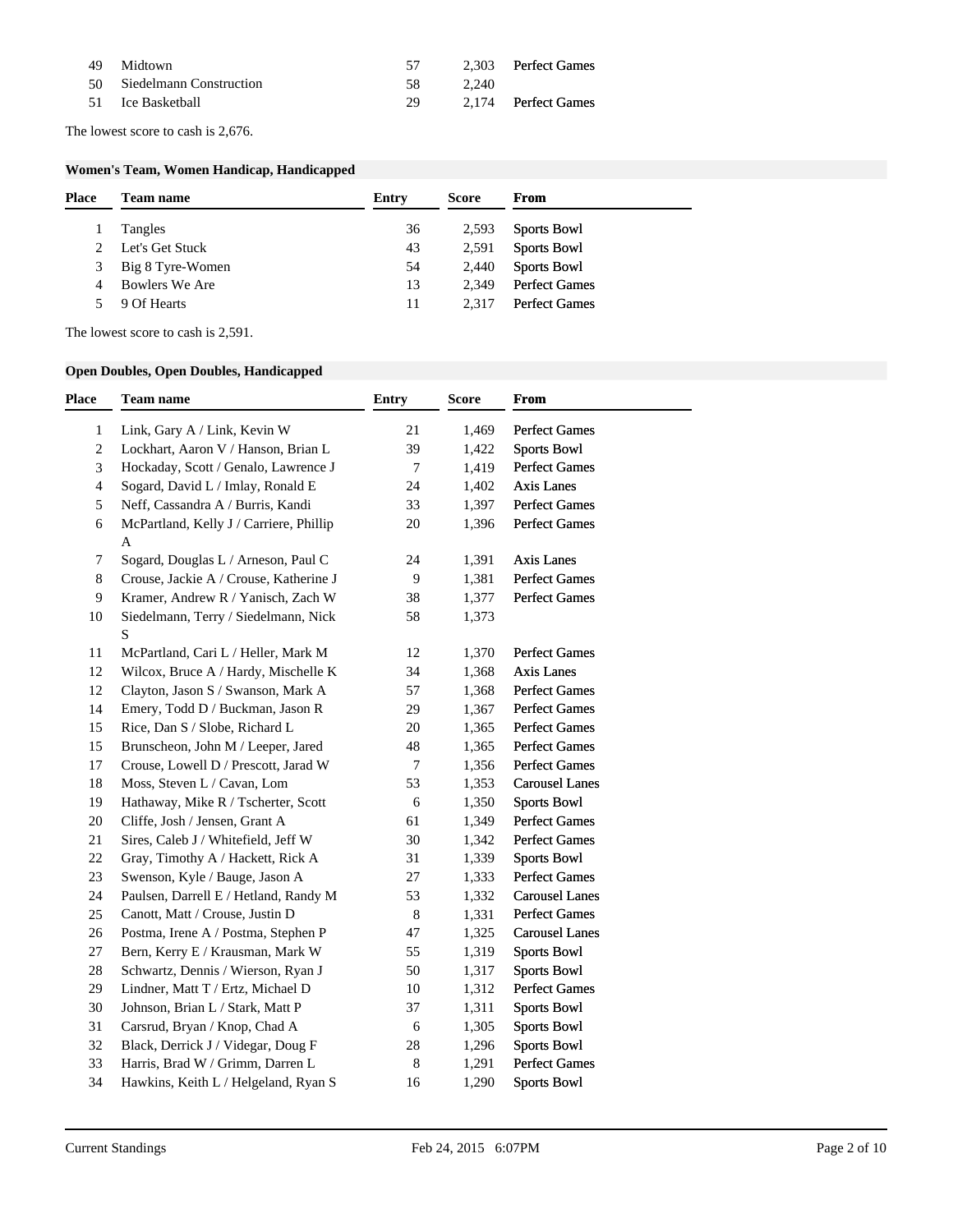| 35 | Schoep, Arden J / Mason, Terry W      | $\mathbf{1}$ | 1,286 | <b>Perfect Games</b>  |
|----|---------------------------------------|--------------|-------|-----------------------|
| 36 | Morgan, Aadam J, Sr / Morgan,         | 46           | 1,283 | <b>Perfect Games</b>  |
|    | Michael L                             |              |       |                       |
| 37 | Watts, Dwain A / Holm, Kevin L        | 49           | 1,281 | <b>Carousel Lanes</b> |
| 38 | Thomas, Chip / Rockwell, Lance L      | 57           | 1,280 | Perfect Games         |
| 39 | Sewald, Ronald D, Jr / Biernat, Tony  | 12           | 1,279 | <b>Perfect Games</b>  |
|    | D                                     |              |       |                       |
| 40 | Cryder, Christian / Cryder, Robert L  | $\mathbf{1}$ | 1,276 | <b>Perfect Games</b>  |
| 41 | Huntrods, Stanley F / Huntrods,       | 50           | 1,273 | <b>Sports Bowl</b>    |
|    | Steven T                              |              |       |                       |
| 42 | Adams, Kris J / Darrah, Josh M        | 45           | 1,267 | <b>Sports Bowl</b>    |
| 43 | Swenson, Chad / Spear, Todd M         | 27           | 1,264 | <b>Perfect Games</b>  |
| 44 | Tscherter, Mick F / Blank, Don D      | 55           | 1,261 | <b>Sports Bowl</b>    |
| 44 | Bauge, Shirley J / Garrey, Jack E     | 14           | 1,261 | <b>Perfect Games</b>  |
| 46 | Mcfarland, Jake / Cox, Marshall W     | 30           | 1,239 | <b>Perfect Games</b>  |
| 47 | Vaughn, Jacob T / Thyng, Charles R    | 45           | 1,224 | Sports Bowl           |
| 47 | Rubel, Monte / Borkowski, Brad        | 58           | 1,224 |                       |
| 49 | Tharp, Robert G, Jr / Jones, Raymond  | 18           | 1,222 | <b>Sports Bowl</b>    |
|    | C, Jr                                 |              |       |                       |
| 50 | Mitchell, Jason M / Snodgrass, Joshua | 15           | 1,220 | <b>Sports Bowl</b>    |
|    | M                                     |              |       |                       |
| 51 | Kieffer, Ryan A / Emery, Austin J     | 29           | 1,217 | <b>Perfect Games</b>  |
| 52 | Stevens, Richard A / Hansen, Travis R | 38           | 1,216 | <b>Perfect Games</b>  |
| 53 | Melton, Brad G / Earles, Robert F     | 18           | 1,213 | <b>Sports Bowl</b>    |
| 54 | Sorem, Ronald J / Tibben, Brian A     | 16           | 1,210 | <b>Sports Bowl</b>    |
| 55 | Booms, Lisa J / Black, Rachelle M     | 9            | 1,205 | <b>Perfect Games</b>  |
| 56 | Unger, Judy / Huggins, Lowell W       | 14           | 1,202 | <b>Perfect Games</b>  |
| 57 | Gandara, Adan / Lund, Eudene H        | 34           | 1,196 | <b>Axis Lanes</b>     |
| 57 | Beck, Diane L / Goodmanson, Kim K     | 47           | 1,196 | <b>Carousel Lanes</b> |
| 59 | Stradt, Dillon J / Stradt, Keith N    | 40           | 1,182 | <b>Carousel Lanes</b> |
| 59 | Robinson, Randal L / Robinson,        | 15           | 1,182 | <b>Sports Bowl</b>    |
|    | Kenneth J                             |              |       |                       |
| 61 | Phipps, Clifford V / McDaniel, Doc    | $26\,$       | 1,173 | <b>Sports Bowl</b>    |
| 62 | Shill, Steve W / Alderson, Alfred D   | $28\,$       | 1,128 | <b>Sports Bowl</b>    |
| 63 | Heintz, Jeremy L / Dobson, Chad V     | 21           | 1,127 | <b>Perfect Games</b>  |
| 64 | Lowe, Alan / Lowe, Rodney D           | 56           | 1,101 | <b>Sports Bowl</b>    |
|    |                                       |              |       |                       |

The lowest score to cash is 1,368.

## **Women's Doubles, Women's Doubles, Handicapped**

| <b>Place</b> | <b>Team name</b>                            | Entry | <b>Score</b> | From                 |
|--------------|---------------------------------------------|-------|--------------|----------------------|
|              | Carriere, Teresa A / Jennings, Teri L       | 11    | 1,309        | <b>Perfect Games</b> |
| 2            | Hotchkiss, Dianne F / Schmidt, Janet<br>М   | 13    | 1.296        | <b>Perfect Games</b> |
| 3            | Bauge, Shirley J / Unger, Judy              | 13    | 1.284        | <b>Perfect Games</b> |
| 4            | Geer, Patricia L / Milleson, Ramona M       | 41    | 1,276        | <b>Sports Bowl</b>   |
| 5            | Ludwig, Teresa / Heintz, Alissa K           | 36    | 1,271        | <b>Sports Bowl</b>   |
| 6            | McPartland, Cari L / Webster, Linda S       | 11    | 1,238        | <b>Perfect Games</b> |
| 7            | Schminke, Lori A / Mortvedt, Jo K           | 43    | 1,218        | <b>Sports Bowl</b>   |
| 8            | Kahler, DaLene S / Dutton, Brandi M         | 36    | 1,181        | <b>Sports Bowl</b>   |
| 9            | Fortmann, Tricia L / Klonglan, Shirley<br>1 | 54    | 1,167        | <b>Sports Bowl</b>   |
| 10           | Black, Joan M / Robinson, Debra S           | 54    | 1,141        | <b>Sports Bowl</b>   |
|              | The lowest score to cash is 1,284.          |       |              |                      |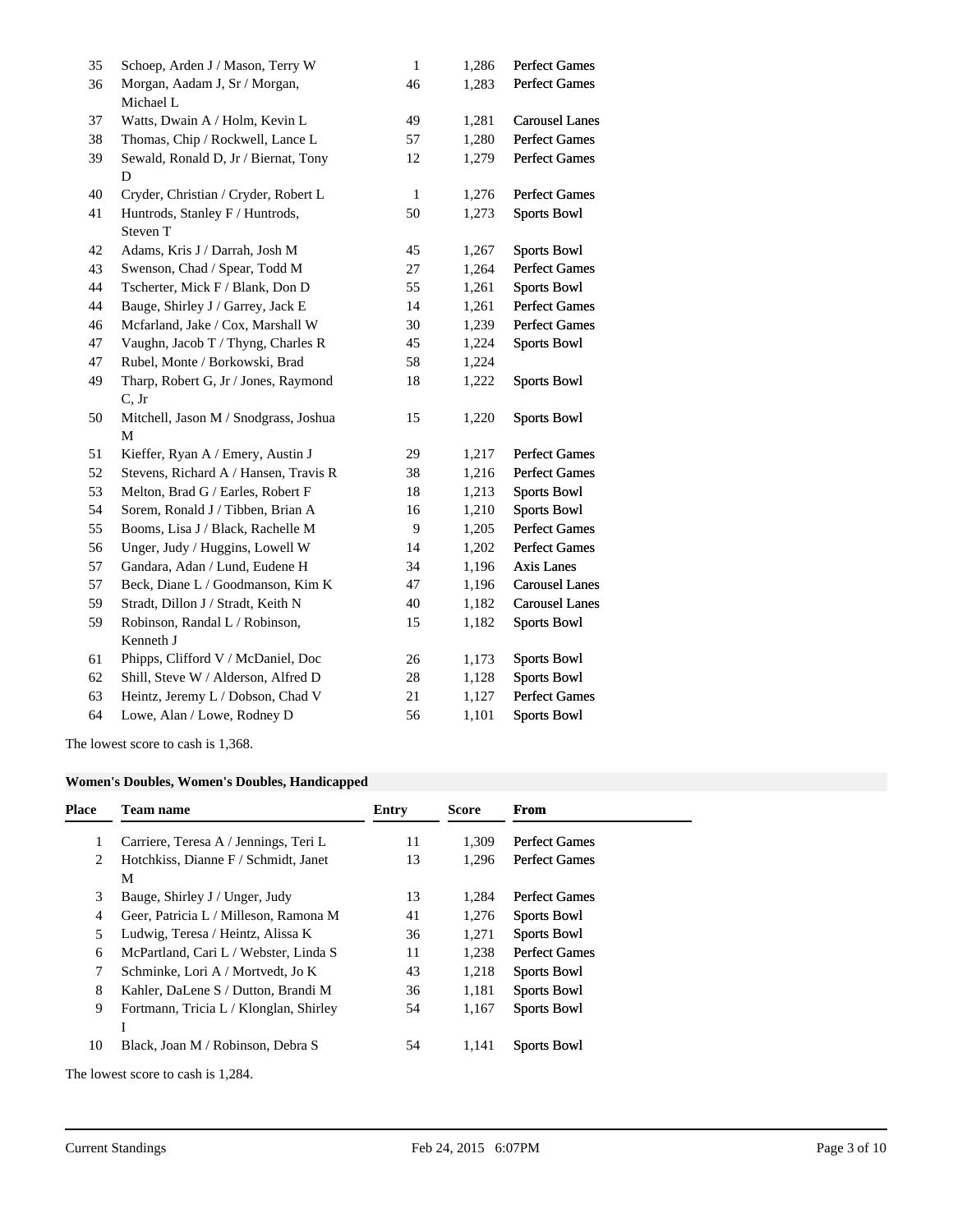### **Open Singles, Open Singles, Handicapped**

| <b>Place</b> | Team name            | <b>Entry</b>   | <b>Score</b> | From                                         |
|--------------|----------------------|----------------|--------------|----------------------------------------------|
| 1            | Yanisch, Zach W      | 38             | 836          | <b>Perfect Games</b>                         |
| 2            | Tscherter, Scott     | 6              | 787          | <b>Sports Bowl</b>                           |
| 3            | Dobson, Chad V       | 21             | 774          | <b>Perfect Games</b>                         |
| 4            | Harris, Brad W       | 8              | 771          | <b>Perfect Games</b>                         |
| 5            | Hockaday, Scott      | 7              | 758          | <b>Perfect Games</b>                         |
| 6            | Gandara, Adan        | 34             | 751          | Axis Lanes                                   |
| 7            | Thyng, Charles R     | 45             | 750          | <b>Sports Bowl</b>                           |
| 8            | Crouse, Katherine J  | 9              | 744          | <b>Perfect Games</b>                         |
| 9            | McPartland, Kelly J  | 20             | 738          | <b>Perfect Games</b>                         |
| 9            | Johnson, Brian L     | 37             | 738          | <b>Sports Bowl</b>                           |
| 9            | Carriere, Phillip A  | 20             | 738          | <b>Perfect Games</b>                         |
| 12           | Black, Derrick J     | 28             | 731          | <b>Sports Bowl</b>                           |
| 12           | Schoep, Arden J      | $\mathbf{1}$   | 731          | <b>Perfect Games</b>                         |
| 12           | Hetland, Randy M     | 53             | 731          | <b>Carousel Lanes</b>                        |
| 15           | Ertz, Michael D      | 10             | 728          | <b>Perfect Games</b>                         |
| 16           | Melton, Brad G       | 18             | 725          | <b>Sports Bowl</b>                           |
| 16           | Hanson, Brian L      | 39             | 725          | <b>Sports Bowl</b>                           |
|              |                      |                |              |                                              |
| 18           | Cliffe, Josh         | 61             | 724          | <b>Perfect Games</b><br><b>Perfect Games</b> |
| 19           | Emery, Austin J      | 29             | 717          |                                              |
| 20           | Prescott, Jarad W    | $\overline{7}$ | 716          | <b>Perfect Games</b>                         |
| 21           | Paulsen, Darrell E   | 53             | 713          | <b>Carousel Lanes</b>                        |
| 22           | Lindner, Matt T      | 10             | 708          | <b>Perfect Games</b>                         |
| 23           | Crouse, Justin D     | $\,$ 8 $\,$    | 704          | <b>Perfect Games</b>                         |
| 23           | Postma, Stephen P    | 47             | 704          | <b>Carousel Lanes</b>                        |
| 25           | Neff, Cassandra A    | 33             | 699          | <b>Perfect Games</b>                         |
| 26           | Lowe, Rodney D       | 56             | 697          | <b>Sports Bowl</b>                           |
| 26           | Sogard, David L      | 24             | 697          | Axis Lanes                                   |
| 28           | Videgar, Doug F      | 28             | 689          | <b>Sports Bowl</b>                           |
| 29           | Crouse, Jackie A     | 9              | 687          | <b>Perfect Games</b>                         |
| 30           | Sorem, Ronald J      | 16             | 683          | <b>Sports Bowl</b>                           |
| 31           | Biernat, Tony D      | 12             | 682          | <b>Perfect Games</b>                         |
| 32           | Lockhart, Aaron V    | 39             | 681          | <b>Sports Bowl</b>                           |
| 33           | Robinson, Randal L   | 15             | 678          | <b>Sports Bowl</b>                           |
| 34           | Cryder, Robert L     | 1              | 677          | <b>Perfect Games</b>                         |
| 34           | Thomas, Chip         | 57             | 677          | <b>Perfect Games</b>                         |
| 36           | Rubel, Monte         | 58             | 676          |                                              |
| 36           | Stark, Matt P        | 37             | 676          | <b>Sports Bowl</b>                           |
| 38           | Arneson, Paul C      | 24             | 675          | Axis Lanes                                   |
| 39           | Bauge, Jason A       | 27             | 672          | <b>Perfect Games</b>                         |
| 39           | Siedelmann, Terry    | 58             | 672          |                                              |
| 39           | Hackett, Rick A      | 31             | 672          | <b>Sports Bowl</b>                           |
| 42           | Wierson, Ryan J      | 50             | 671          | <b>Sports Bowl</b>                           |
| 42           | Genalo, Lawrence J   | $\overline{7}$ | 671          | <b>Perfect Games</b>                         |
| 44           | Phipps, Clifford V   | 26             | 669          | <b>Sports Bowl</b>                           |
| 44           | Sewald, Ronald D, Jr | 12             | 669          | <b>Perfect Games</b>                         |
| 44           | Black, Rachelle M    | 9              | 669          | <b>Perfect Games</b>                         |
| 47           | Carsrud, Bryan       | 6              | 668          | <b>Sports Bowl</b>                           |
| 48           | Huggins, Lowell W    | 14             | 667          | <b>Perfect Games</b>                         |
| 48           | Mcfarland, Jake      | 30             | 667          | <b>Perfect Games</b>                         |
| 50           | Cavan, Lom           | 53             | 666          | <b>Carousel Lanes</b>                        |
| 51           | Holm, Kevin L        | 49             | 664          | <b>Carousel Lanes</b>                        |
| 52           | Mason, Terry W       | 1              | 663          | <b>Perfect Games</b>                         |
|              |                      |                |              |                                              |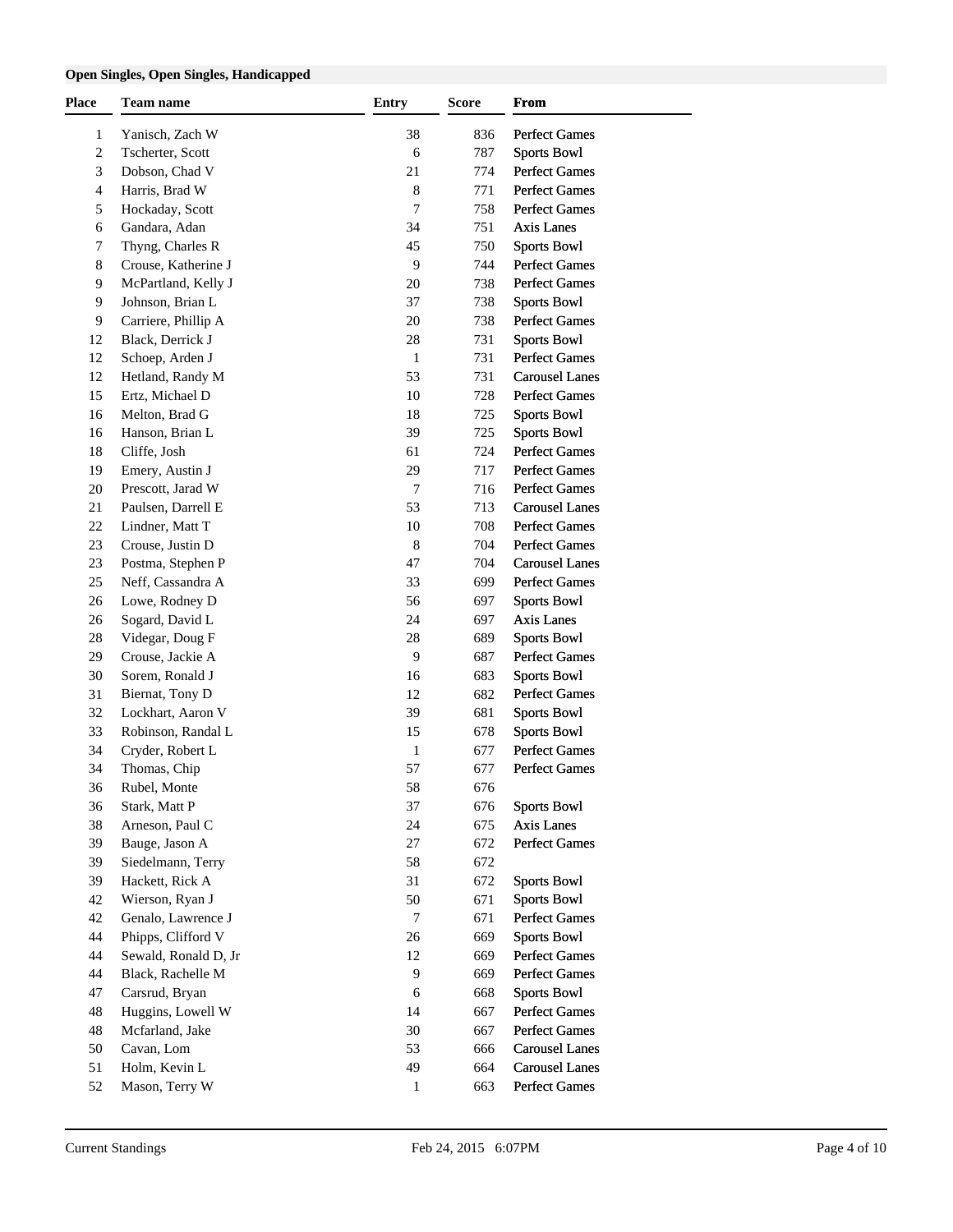| 53  | Schwartz, Dennis     | 50             | 662 | <b>Sports Bowl</b>    |
|-----|----------------------|----------------|-----|-----------------------|
| 54  | Swenson, Kyle        | 27             | 660 | <b>Perfect Games</b>  |
| 54  | McDaniel, Doc        | 26             | 660 | <b>Sports Bowl</b>    |
| 56  | Earles, Robert F     | 18             | 658 | <b>Sports Bowl</b>    |
| 57  | Heller, Mark M       | 12             | 655 | Perfect Games         |
| 58  | Link, Kevin W        | 21             | 654 | <b>Perfect Games</b>  |
| 59  | Rockwell, Lance L    | 57             | 653 | <b>Perfect Games</b>  |
| 60  | Bauge, Shirley J     | 14             | 652 | Perfect Games         |
| 61  | Sogard, Douglas L    | 24             | 651 | Axis Lanes            |
| 61  | Huntrods, Steven T   | 50             | 651 | <b>Sports Bowl</b>    |
| 63  | McPartland, Cari L   | 12             | 650 | Perfect Games         |
| 63  | Moss, Steven L       | 53             | 650 | <b>Carousel Lanes</b> |
| 65  | Heintz, Jeremy L     | 21             | 649 | Perfect Games         |
| 65  | Garrey, Jack E       | 14             | 649 | Perfect Games         |
| 65  | Hansen, Travis R     | 38             | 649 | Perfect Games         |
| 68  | Lund, Eudene H       | 34             | 646 | Axis Lanes            |
| 68  | Leeper, Jared        | 48             | 646 | <b>Perfect Games</b>  |
| 68  | Stradt, Keith N      | 40             | 646 | <b>Carousel Lanes</b> |
| 71  | Mitchell, Jason M    | 15             | 644 | <b>Sports Bowl</b>    |
| 72  | Kieffer, Ryan A      | 29             | 643 | Perfect Games         |
| 73  | Adams, Kris J        | 45             | 641 | <b>Sports Bowl</b>    |
| 74  | Kramer, Andrew R     | 38             | 638 | Perfect Games         |
| 75  | Morgan, Michael L    | 46             | 637 | <b>Perfect Games</b>  |
| 76  | Siedelmann, Nick S   | 58             | 635 |                       |
| 76  | Hathaway, Mike R     | 6              | 635 | <b>Sports Bowl</b>    |
| 76  | Rice, Dan S          | $20\,$         | 635 | Perfect Games         |
| 79  | Huntrods, Stanley F  | 50             | 634 | <b>Sports Bowl</b>    |
| 80  | Canott, Matt         | $\,8\,$        | 631 | Perfect Games         |
| 80  | Jones, Raymond C, Jr | $18\,$         | 631 | <b>Sports Bowl</b>    |
| 80  | Blank, Don D         | 55             | 631 | <b>Sports Bowl</b>    |
| 83  | Imlay, Ronald E      | 24             | 628 | Axis Lanes            |
| 84  | Shill, Steve W       | 28             | 627 | <b>Sports Bowl</b>    |
| 85  | Crouse, Lowell D     | $\overline{7}$ | 626 | Perfect Games         |
| 85  | Hawkins, Keith L     | 16             | 626 | <b>Sports Bowl</b>    |
| 87  | Sires, Caleb J       | 30             | 625 | Perfect Games         |
| 87  | Swenson, Chad        | 27             | 625 | <b>Perfect Games</b>  |
| 89  | Spear, Todd M        | 27             | 619 | <b>Perfect Games</b>  |
| 90  | Knop, Chad A         | 6              | 618 | <b>Sports Bowl</b>    |
| 91  | Wilcox, Bruce A      | 34             | 615 | Axis Lanes            |
| 92  | Swanson, Mark A      | 57             | 614 | <b>Perfect Games</b>  |
| 93  | Whitefield, Jeff W   | 30             | 613 | <b>Perfect Games</b>  |
| 94  | Snodgrass, Joshua M  | 15             | 609 | <b>Sports Bowl</b>    |
| 95  | Unger, Judy          | 14             | 608 | Perfect Games         |
| 95  | Booms, Lisa J        | $\overline{9}$ | 608 | <b>Perfect Games</b>  |
| 97  | Brunscheon, John M   | 48             | 607 | <b>Perfect Games</b>  |
| 98  | Beck, Diane L        | 47             | 605 | <b>Carousel Lanes</b> |
| 99  | Jensen, Grant A      | 61             | 604 | <b>Perfect Games</b>  |
| 100 | Robinson, Kenneth J  | 15             | 600 | <b>Sports Bowl</b>    |
| 101 | Cryder, Christian    | $\mathbf{1}$   | 599 | Perfect Games         |
| 101 | Borkowski, Brad      | 58             | 599 |                       |
| 101 | Postma, Irene A      | 47             | 599 | <b>Carousel Lanes</b> |
| 104 | Tibben, Brian A      | 16             | 598 | <b>Sports Bowl</b>    |
| 105 | Vaughn, Jacob T      | 45             | 592 | <b>Sports Bowl</b>    |
| 106 | Gray, Timothy A      | 31             | 589 | <b>Sports Bowl</b>    |
| 107 | Stradt, Dillon J     | 40             | 588 | <b>Carousel Lanes</b> |
| 107 | Buckman, Jason R     | 29             |     | Perfect Games         |
|     |                      |                | 588 |                       |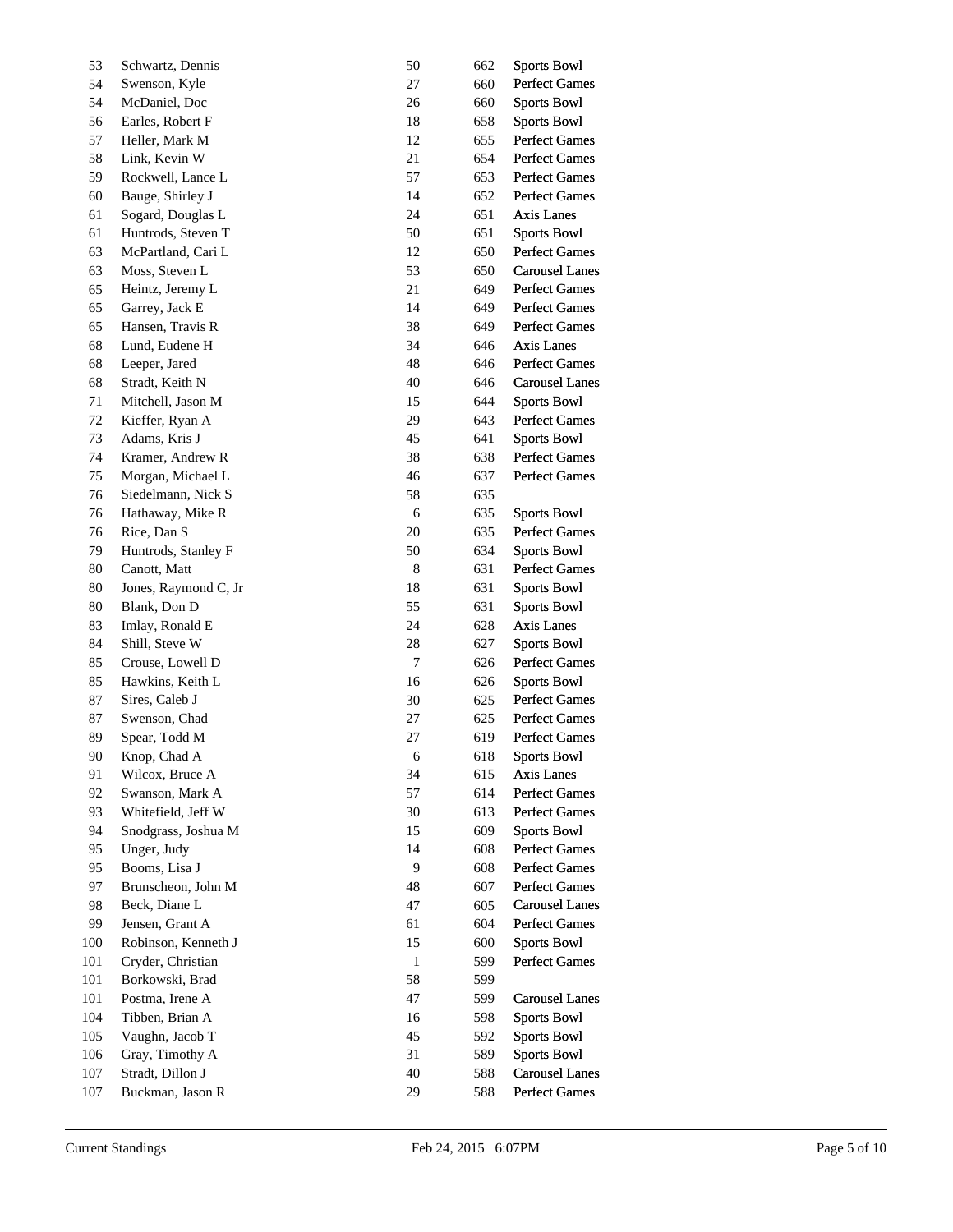| 109 | Alderson, Alfred D  | 28 | 585 | <b>Sports Bowl</b>    |
|-----|---------------------|----|-----|-----------------------|
| 109 | Lowe, Alan          | 56 | 585 | <b>Sports Bowl</b>    |
| 111 | Bern, Kerry E       | 55 | 584 | <b>Sports Bowl</b>    |
| 112 | Slobe, Richard L    | 20 | 583 | <b>Perfect Games</b>  |
| 113 | Krausman, Mark W    | 55 | 579 | <b>Sports Bowl</b>    |
| 114 | Morgan, Aadam J, Sr | 46 | 578 | <b>Perfect Games</b>  |
| 115 | Cox, Marshall W     | 30 | 577 | <b>Perfect Games</b>  |
| 116 | Burris, Kandi       | 33 | 576 | <b>Perfect Games</b>  |
| 116 | Tharp, Robert G, Jr | 18 | 576 | <b>Sports Bowl</b>    |
| 118 | Hardy, Mischelle K  | 34 | 560 | Axis Lanes            |
| 119 | Watts, Dwain A      | 49 | 558 | <b>Carousel Lanes</b> |
| 120 | Tscherter, Mick F   | 55 | 556 | <b>Sports Bowl</b>    |
| 120 | Clayton, Jason S    | 57 | 556 | <b>Perfect Games</b>  |
| 122 | Link, Gary A        | 21 | 553 | <b>Perfect Games</b>  |
| 123 | Goodmanson, Kim K   | 47 | 552 | <b>Carousel Lanes</b> |
| 124 | Stevens, Richard A  | 38 | 547 | <b>Perfect Games</b>  |
| 125 | Emery, Todd D       | 29 | 542 | <b>Perfect Games</b>  |
| 126 | Helgeland, Ryan S   | 16 | 535 | <b>Sports Bowl</b>    |
| 127 | Darrah, Josh M      | 45 | 505 | <b>Sports Bowl</b>    |
| 128 | Grimm, Darren L     | 8  | 360 | <b>Perfect Games</b>  |
|     |                     |    |     |                       |

The lowest score to cash is 697.

### **Women's Singles, Women's Singles, Handicapped**

| Kahler, DaLene S<br>36<br>703<br><b>Sports Bowl</b><br>1<br><b>Perfect Games</b><br>Unger, Judy<br>13<br>703<br>1<br>3<br>13<br><b>Perfect Games</b><br>Bauge, Shirley J<br>683<br>Schmidt, Janet M<br><b>Perfect Games</b><br>13<br>665<br>$\overline{4}$<br><b>Perfect Games</b><br>5<br>Carriere, Teresa A<br>11<br>652<br><b>Perfect Games</b><br>11<br>638<br>McPartland, Cari L<br>6<br><b>Perfect Games</b><br>Jennings, Teri L<br>637<br>7<br>11<br>7<br>41<br><b>Sports Bowl</b><br>Milleson, Ramona M<br>637<br>9<br><b>Sports Bowl</b><br>Mortvedt, Jo K<br>43<br>624<br><b>Perfect Games</b><br>10<br>Hotchkiss, Dianne F<br>13<br>622<br>11<br>Klonglan, Shirley I<br>54<br>620<br><b>Sports Bowl</b><br>12<br>Robinson, Debra S<br>54<br>615<br><b>Sports Bowl</b><br>13<br>Heintz, Alissa K<br>36<br><b>Sports Bowl</b><br>592<br>587<br><b>Sports Bowl</b><br>14<br>Schminke, Lori A<br>43<br>Dutton, Brandi M<br><b>Sports Bowl</b><br>15<br>36<br>576<br>16<br>Geer, Patricia L<br>41<br><b>Sports Bowl</b><br>565<br><b>Perfect Games</b><br>16<br>Webster, Linda S<br>11<br>565<br>18<br>Ludwig, Teresa<br>36<br><b>Sports Bowl</b><br>563<br>Black, Joan M<br><b>Sports Bowl</b><br>19<br>54<br>554<br>20<br>Fortmann, Tricia L<br>54<br><b>Sports Bowl</b><br>537 | <b>Place</b> | <b>Team name</b> | <b>Entry</b> | <b>Score</b> | From |
|-----------------------------------------------------------------------------------------------------------------------------------------------------------------------------------------------------------------------------------------------------------------------------------------------------------------------------------------------------------------------------------------------------------------------------------------------------------------------------------------------------------------------------------------------------------------------------------------------------------------------------------------------------------------------------------------------------------------------------------------------------------------------------------------------------------------------------------------------------------------------------------------------------------------------------------------------------------------------------------------------------------------------------------------------------------------------------------------------------------------------------------------------------------------------------------------------------------------------------------------------------------------------------------------|--------------|------------------|--------------|--------------|------|
|                                                                                                                                                                                                                                                                                                                                                                                                                                                                                                                                                                                                                                                                                                                                                                                                                                                                                                                                                                                                                                                                                                                                                                                                                                                                                         |              |                  |              |              |      |
|                                                                                                                                                                                                                                                                                                                                                                                                                                                                                                                                                                                                                                                                                                                                                                                                                                                                                                                                                                                                                                                                                                                                                                                                                                                                                         |              |                  |              |              |      |
|                                                                                                                                                                                                                                                                                                                                                                                                                                                                                                                                                                                                                                                                                                                                                                                                                                                                                                                                                                                                                                                                                                                                                                                                                                                                                         |              |                  |              |              |      |
|                                                                                                                                                                                                                                                                                                                                                                                                                                                                                                                                                                                                                                                                                                                                                                                                                                                                                                                                                                                                                                                                                                                                                                                                                                                                                         |              |                  |              |              |      |
|                                                                                                                                                                                                                                                                                                                                                                                                                                                                                                                                                                                                                                                                                                                                                                                                                                                                                                                                                                                                                                                                                                                                                                                                                                                                                         |              |                  |              |              |      |
|                                                                                                                                                                                                                                                                                                                                                                                                                                                                                                                                                                                                                                                                                                                                                                                                                                                                                                                                                                                                                                                                                                                                                                                                                                                                                         |              |                  |              |              |      |
|                                                                                                                                                                                                                                                                                                                                                                                                                                                                                                                                                                                                                                                                                                                                                                                                                                                                                                                                                                                                                                                                                                                                                                                                                                                                                         |              |                  |              |              |      |
|                                                                                                                                                                                                                                                                                                                                                                                                                                                                                                                                                                                                                                                                                                                                                                                                                                                                                                                                                                                                                                                                                                                                                                                                                                                                                         |              |                  |              |              |      |
|                                                                                                                                                                                                                                                                                                                                                                                                                                                                                                                                                                                                                                                                                                                                                                                                                                                                                                                                                                                                                                                                                                                                                                                                                                                                                         |              |                  |              |              |      |
|                                                                                                                                                                                                                                                                                                                                                                                                                                                                                                                                                                                                                                                                                                                                                                                                                                                                                                                                                                                                                                                                                                                                                                                                                                                                                         |              |                  |              |              |      |
|                                                                                                                                                                                                                                                                                                                                                                                                                                                                                                                                                                                                                                                                                                                                                                                                                                                                                                                                                                                                                                                                                                                                                                                                                                                                                         |              |                  |              |              |      |
|                                                                                                                                                                                                                                                                                                                                                                                                                                                                                                                                                                                                                                                                                                                                                                                                                                                                                                                                                                                                                                                                                                                                                                                                                                                                                         |              |                  |              |              |      |
|                                                                                                                                                                                                                                                                                                                                                                                                                                                                                                                                                                                                                                                                                                                                                                                                                                                                                                                                                                                                                                                                                                                                                                                                                                                                                         |              |                  |              |              |      |
|                                                                                                                                                                                                                                                                                                                                                                                                                                                                                                                                                                                                                                                                                                                                                                                                                                                                                                                                                                                                                                                                                                                                                                                                                                                                                         |              |                  |              |              |      |
|                                                                                                                                                                                                                                                                                                                                                                                                                                                                                                                                                                                                                                                                                                                                                                                                                                                                                                                                                                                                                                                                                                                                                                                                                                                                                         |              |                  |              |              |      |
|                                                                                                                                                                                                                                                                                                                                                                                                                                                                                                                                                                                                                                                                                                                                                                                                                                                                                                                                                                                                                                                                                                                                                                                                                                                                                         |              |                  |              |              |      |
|                                                                                                                                                                                                                                                                                                                                                                                                                                                                                                                                                                                                                                                                                                                                                                                                                                                                                                                                                                                                                                                                                                                                                                                                                                                                                         |              |                  |              |              |      |
|                                                                                                                                                                                                                                                                                                                                                                                                                                                                                                                                                                                                                                                                                                                                                                                                                                                                                                                                                                                                                                                                                                                                                                                                                                                                                         |              |                  |              |              |      |
|                                                                                                                                                                                                                                                                                                                                                                                                                                                                                                                                                                                                                                                                                                                                                                                                                                                                                                                                                                                                                                                                                                                                                                                                                                                                                         |              |                  |              |              |      |
|                                                                                                                                                                                                                                                                                                                                                                                                                                                                                                                                                                                                                                                                                                                                                                                                                                                                                                                                                                                                                                                                                                                                                                                                                                                                                         |              |                  |              |              |      |

The lowest score to cash is 665.

### **All Events-Scratch, All-Events Scratch, Scratch**

| 2.156 Perfect Games<br>Prescott, Jarad W<br>2 Link. Kevin W<br><b>Perfect Games</b><br>2.095<br>21 |
|----------------------------------------------------------------------------------------------------|
|                                                                                                    |
|                                                                                                    |
| Ertz, Michael D<br><b>Perfect Games</b><br>10<br>2.068<br>3                                        |
| McPartland, Kelly J<br>20<br><b>Perfect Games</b><br>2.008<br>4                                    |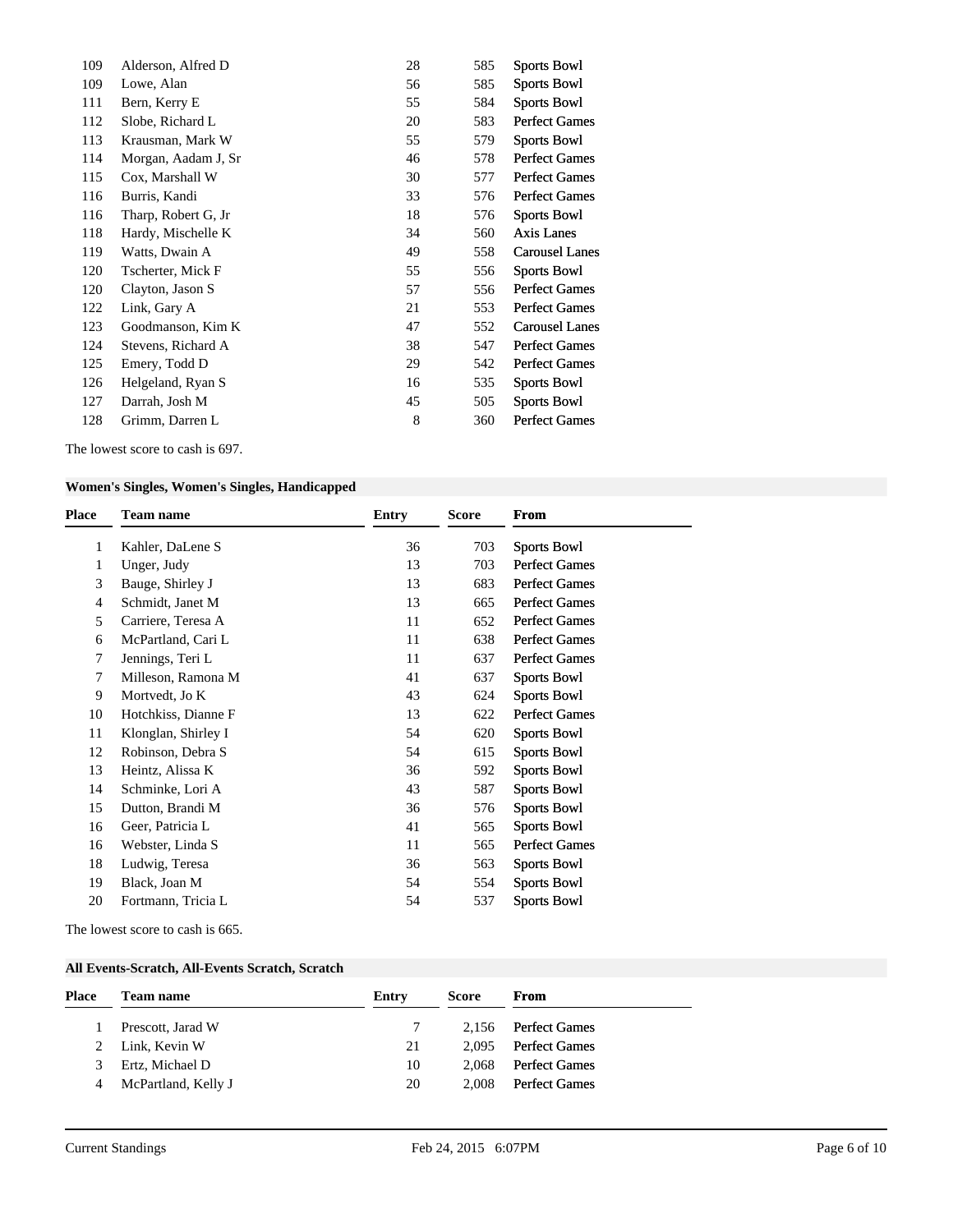| Harris, Brad W      | $\,8\,$      | 2,002 | <b>Perfect Games</b> |
|---------------------|--------------|-------|----------------------|
| Dobson, Chad V      | 21           | 1,998 | Perfect Games        |
| Crouse, Lowell D    | 7            | 1,961 | Perfect Games        |
| Morgan, Michael L   | 46           | 1,933 | Perfect Games        |
| Bauge, Jason A      | 27           | 1,929 | Perfect Games        |
| Thomas, Chip        | 57           | 1,911 | <b>Perfect Games</b> |
| Siedelmann, Nick S  | 58           | 1,887 |                      |
| Crouse, Justin D    | $\,8\,$      | 1,882 | <b>Perfect Games</b> |
| Snodgrass, Joshua M | 15           | 1,873 | <b>Sports Bowl</b>   |
| Carsrud, Bryan      | 6            | 1,865 | <b>Sports Bowl</b>   |
| Black, Derrick J    | 28           | 1,860 | <b>Sports Bowl</b>   |
| Siedelmann, Terry   | 58           | 1,857 |                      |
| Swenson, Kyle       | 27           | 1,846 | <b>Perfect Games</b> |
| Slobe, Richard L    | 20           | 1,840 | Perfect Games        |
| Canott, Matt        | 8            | 1,829 | <b>Perfect Games</b> |
| Neff, Cassandra A   | 33           | 1,809 | Perfect Games        |
| Videgar, Doug F     | 28           | 1,806 | <b>Sports Bowl</b>   |
| Emery, Austin J     | 29           | 1,805 | <b>Perfect Games</b> |
| Knop, Chad A        | 6            | 1,797 | <b>Sports Bowl</b>   |
| Mason, Terry W      | $\mathbf{1}$ | 1,794 | <b>Perfect Games</b> |
| Cryder, Robert L    | $\mathbf{1}$ | 1,779 | Perfect Games        |
| Spear, Todd M       | 27           | 1,755 | Perfect Games        |
| Clayton, Jason S    | 57           | 1,754 | <b>Perfect Games</b> |
| Garrey, Jack E      | 14           | 1,751 | Perfect Games        |
| Swenson, Chad       | 27           | 1,743 | <b>Perfect Games</b> |
| Rubel, Monte        | 58           | 1,742 |                      |
| Burris, Kandi       | 33           | 1,737 | Perfect Games        |
| Emery, Todd D       | 29           | 1,737 | <b>Perfect Games</b> |
| Link, Gary A        | 21           | 1,735 | <b>Perfect Games</b> |
| Borkowski, Brad     | 58           | 1,729 |                      |
| Buckman, Jason R    | 29           | 1,721 | Perfect Games        |
| Swanson, Mark A     | 57           | 1,687 | <b>Perfect Games</b> |
| Huggins, Lowell W   | 14           | 1,686 | Perfect Games        |
| Heintz, Jeremy L    | 21           | 1,684 | <b>Perfect Games</b> |
| Grimm, Darren L     | $\,8\,$      | 1,672 | <b>Perfect Games</b> |
| Rockwell, Lance L   | 57           | 1,670 | <b>Perfect Games</b> |
| Cryder, Christian   | $\mathbf{1}$ | 1,657 | <b>Perfect Games</b> |
| Whitefield, Jeff W  | 30           | 1,641 | Perfect Games        |
| Morgan, Aadam J, Sr | 46           | 1,582 | <b>Perfect Games</b> |
|                     |              |       |                      |

The lowest score to cash is 2,008.

|  |  | Open Handicap All Events, All Events Handicap, Handicapped |
|--|--|------------------------------------------------------------|
|  |  |                                                            |

| Place | <b>Team name</b>    | Entry | <b>Score</b> | From                 |
|-------|---------------------|-------|--------------|----------------------|
|       | Yanisch, Zach W     | 38    | 2.279        | <b>Perfect Games</b> |
| 2     | Sogard, David L     | 24    | 2,220        | Axis Lanes           |
| 3     | Hanson, Brian L     | 39    | 2,188        | <b>Sports Bowl</b>   |
| 4     | Prescott, Jarad W   | 7     | 2.156        | <b>Perfect Games</b> |
| 5     | Gandara, Adan       | 34    | 2,134        | Axis Lanes           |
| 6     | Tscherter, Scott    | 6     | 2,097        | <b>Sports Bowl</b>   |
|       | Link, Kevin W       | 21    | 2.095        | <b>Perfect Games</b> |
| 8     | Moss, Steven L      | 53    | 2.083        | Carousel Lanes       |
| 9     | Ertz, Michael D     | 10    | 2.068        | <b>Perfect Games</b> |
| 9     | Crouse, Katherine J | 9     | 2.068        | <b>Perfect Games</b> |
| 11    | Crouse, Justin D    | 8     | 2.062        | <b>Perfect Games</b> |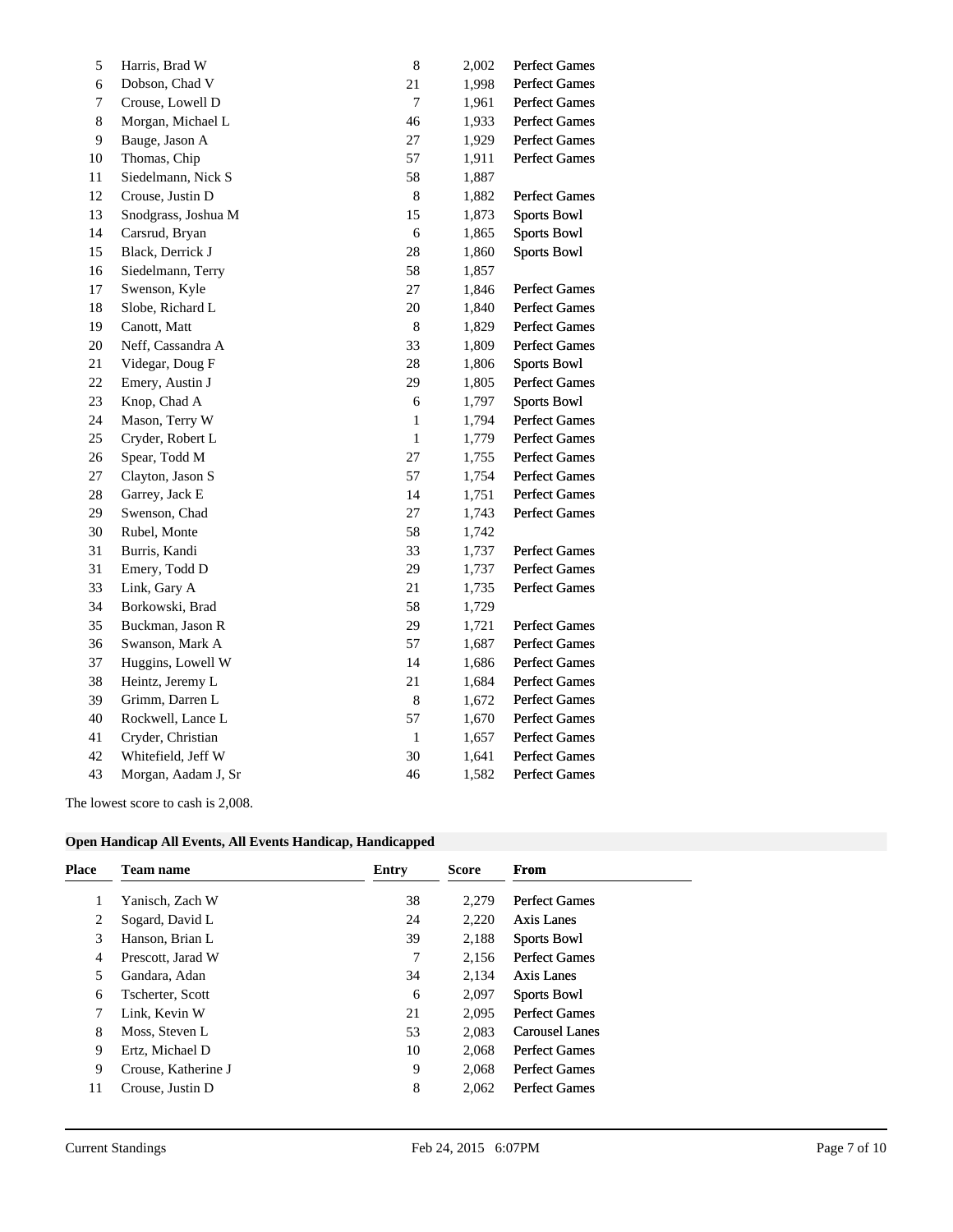| 12     | Paulsen, Darrell E   | 53           | 2,057 | <b>Carousel Lanes</b> |
|--------|----------------------|--------------|-------|-----------------------|
| 13     | Lindner, Matt T      | 10           | 2,051 | <b>Perfect Games</b>  |
| 14     | Johnson, Brian L     | 37           | 2,048 | <b>Sports Bowl</b>    |
| 15     | Schwartz, Dennis     | 50           | 2,043 | <b>Sports Bowl</b>    |
| $16\,$ | Lockhart, Aaron V    | 39           | 2,041 | <b>Sports Bowl</b>    |
| 17     | Sorem, Ronald J      | 16           | 2,033 | <b>Sports Bowl</b>    |
| 18     | Heller, Mark M       | 12           | 2,032 | <b>Perfect Games</b>  |
| 19     | Harris, Brad W       | $\,$ 8 $\,$  | 2,023 | <b>Perfect Games</b>  |
| 20     | Wierson, Ryan J      | 50           | 2,017 | <b>Sports Bowl</b>    |
| 20     | Hackett, Rick A      | 31           | 2,017 | <b>Sports Bowl</b>    |
| 22     | Sires, Caleb J       | 30           | 2,007 | <b>Perfect Games</b>  |
| 23     | Earles, Robert F     | 18           | 2,006 | <b>Sports Bowl</b>    |
| 24     | Hathaway, Mike R     | 6            | 2,005 | <b>Sports Bowl</b>    |
| 25     | Dobson, Chad V       | 21           | 2,004 | <b>Perfect Games</b>  |
| 26     | Stradt, Keith N      | 40           | 1,999 | <b>Carousel Lanes</b> |
| 27     | Robinson, Randal L   | 15           | 1,998 | <b>Sports Bowl</b>    |
| 28     | Biernat, Tony D      | 12           | 1,993 | <b>Perfect Games</b>  |
| 28     | Imlay, Ronald E      | 24           | 1,993 | Axis Lanes            |
| 30     | Videgar, Doug F      | $28\,$       | 1,992 | <b>Sports Bowl</b>    |
| 31     | Cavan, Lom           | 53           | 1,989 | <b>Carousel Lanes</b> |
| 32     | Hetland, Randy M     | 53           | 1,985 | <b>Carousel Lanes</b> |
| 33     | Postma, Stephen P    | 47           | 1,983 | <b>Carousel Lanes</b> |
| 33     | Sogard, Douglas L    | 24           | 1,983 | Axis Lanes            |
| 33     | Hawkins, Keith L     | 16           | 1,983 | <b>Sports Bowl</b>    |
| 36     | Bauge, Jason A       | 27           | 1,977 | <b>Perfect Games</b>  |
| 37     | Kramer, Andrew R     | 38           | 1,969 | <b>Perfect Games</b>  |
| 38     | Swenson, Kyle        | 27           | 1,966 | <b>Perfect Games</b>  |
| 39     | Crouse, Jackie A     | 9            | 1,962 | <b>Perfect Games</b>  |
| 40     | Crouse, Lowell D     | 7            | 1,961 | <b>Perfect Games</b>  |
| 41     | Arneson, Paul C      | 24           | 1,960 | Axis Lanes            |
| 42     | Wilcox, Bruce A      | 34           | 1,949 | Axis Lanes            |
| 43     | Postma, Irene A      | 47           | 1,946 | <b>Carousel Lanes</b> |
| 44     | Mason, Terry W       | 1            | 1,944 | <b>Perfect Games</b>  |
| 45     | Canott, Matt         | $\,8$        | 1,943 | <b>Perfect Games</b>  |
| 45     | Garrey, Jack E       | 14           | 1,943 | <b>Perfect Games</b>  |
| 47     | Black, Derrick J     | 39           | 1,938 | <b>Sports Bowl</b>    |
| 47     | Huggins, Lowell W    | 14           | 1,938 | <b>Perfect Games</b>  |
| 49     | Blank, Don D         | 55           | 1,933 | <b>Sports Bowl</b>    |
| 50     | Adams, Kris J        | 45           | 1,930 | <b>Sports Bowl</b>    |
| 51     | Swenson, Chad        | 27           | 1,929 | <b>Perfect Games</b>  |
| 51     | Siedelmann, Nick S   | 58           | 1,929 |                       |
| 51     | Mitchell, Jason M    | 15           | 1,929 | <b>Sports Bowl</b>    |
| 54     | Schoep, Arden J      | $\mathbf{1}$ | 1,923 | <b>Perfect Games</b>  |
| 55     | Unger, Judy          | 14           | 1,921 | <b>Perfect Games</b>  |
| 56     | Kieffer, Ryan A      | 30           | 1,914 | <b>Perfect Games</b>  |
| 57     | Carsrud, Bryan       | 6            | 1,913 | <b>Sports Bowl</b>    |
| 57     | Genalo, Lawrence J   | 7            | 1,913 | Perfect Games         |
| 57     | Bauge, Shirley J     | 14           | 1,913 | <b>Perfect Games</b>  |
| 60     | Phipps, Clifford V   | 26           | 1,911 | <b>Sports Bowl</b>    |
| 61     | Siedelmann, Terry    | 58           | 1,905 |                       |
| 62     | Sewald, Ronald D, Jr | 12           | 1,903 | Perfect Games         |
| 63     | Rice, Dan S          | $20\,$       | 1,901 | <b>Perfect Games</b>  |
| 64     | Jones, Raymond C, Jr | 18           | 1,900 | <b>Sports Bowl</b>    |
| 65     | Stark, Matt P        | 37           | 1,886 | <b>Sports Bowl</b>    |
| 65     | Tibben, Brian A      | 17           | 1,886 | <b>Sports Bowl</b>    |
| 67     | Holm, Kevin L        | 49           | 1,875 | <b>Carousel Lanes</b> |
|        |                      |              |       |                       |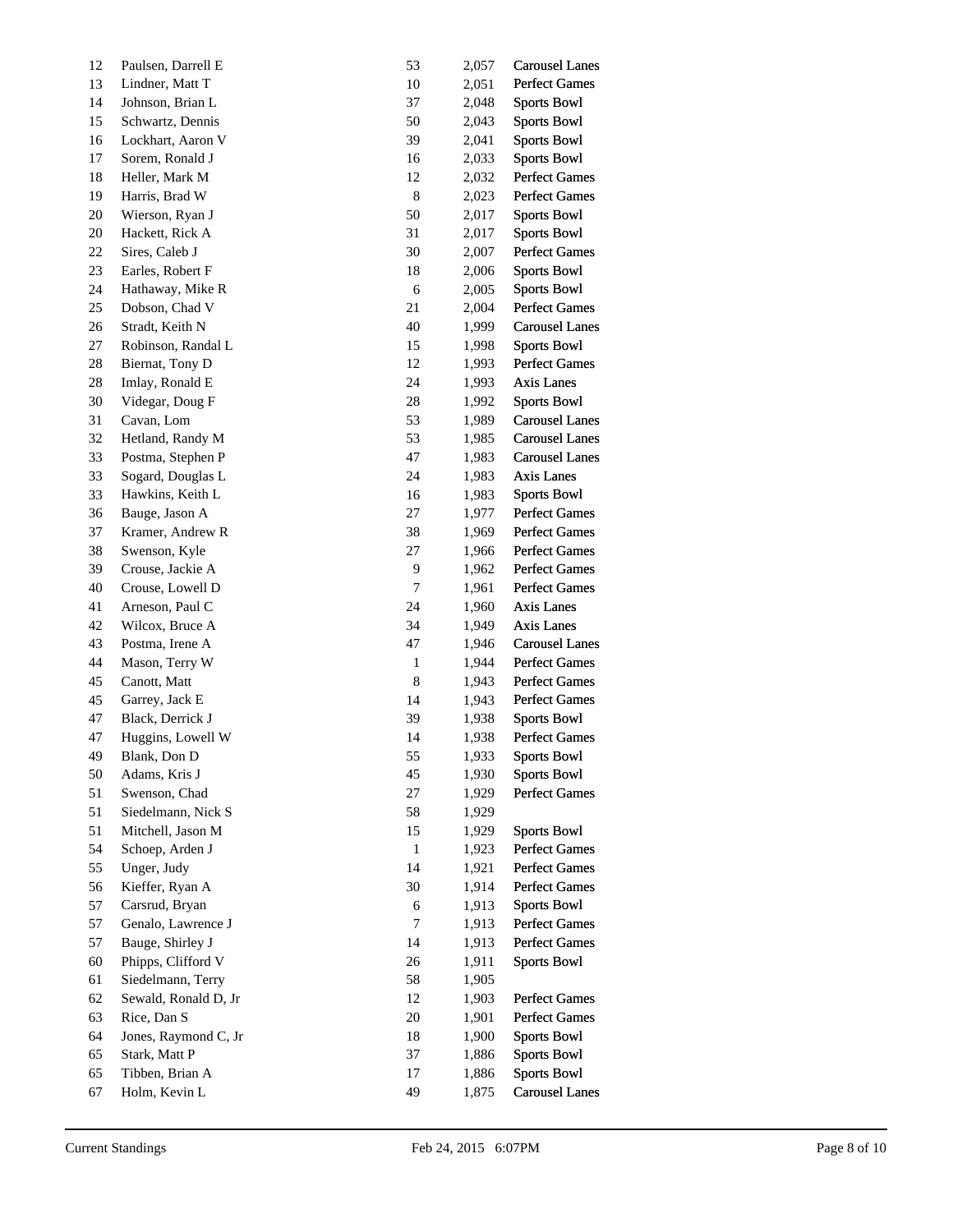| 68  | Watts, Dwain A      | 49             | 1,871 | <b>Carousel Lanes</b> |
|-----|---------------------|----------------|-------|-----------------------|
| 69  | Alderson, Alfred D  | 28             | 1,869 | <b>Sports Bowl</b>    |
| 69  | Spear, Todd M       | $27\,$         | 1,869 | <b>Perfect Games</b>  |
| 71  | Huntrods, Stanley F | 50             | 1,868 | <b>Sports Bowl</b>    |
| 72  | Huntrods, Steven T  | 50             | 1,867 | <b>Sports Bowl</b>    |
| 73  | Cryder, Christian   | $\mathbf{1}$   | 1,864 | <b>Perfect Games</b>  |
| 74  | Vaughn, Jacob T     | 45             | 1,861 | <b>Sports Bowl</b>    |
| 75  | Black, Rachelle M   | 9              | 1,860 | <b>Perfect Games</b>  |
| 76  | Cryder, Robert L    | $\mathbf{1}$   | 1,857 | Perfect Games         |
| 77  | Rubel, Monte        | 58             | 1,856 |                       |
| 78  | Krausman, Mark W    | 55             | 1,847 | <b>Sports Bowl</b>    |
| 79  | McPartland, Cari L  | 12             | 1,846 | Perfect Games         |
| 80  | Bern, Kerry E       | 55             | 1,845 | <b>Sports Bowl</b>    |
| 81  | Hansen, Travis R    | 38             | 1,844 | <b>Perfect Games</b>  |
| 82  | Beck, Diane L       | 47             | 1,842 | <b>Carousel Lanes</b> |
| 83  | Knop, Chad A        | 6              | 1,839 | <b>Sports Bowl</b>    |
| 84  | Booms, Lisa J       | 9              | 1,827 | <b>Perfect Games</b>  |
| 85  | Robinson, Kenneth J | 15             | 1,809 | <b>Sports Bowl</b>    |
| 85  | Mcfarland, Jake     | 30             | 1,809 | <b>Perfect Games</b>  |
| 87  | Lund, Eudene H      | 34             | 1,804 | Axis Lanes            |
| 88  | Tharp, Robert G, Jr | 18             | 1,802 | <b>Sports Bowl</b>    |
| 88  | Helgeland, Ryan S   | 16             | 1,802 | <b>Sports Bowl</b>    |
| 90  | Link, Gary A        | 21             | 1,792 | <b>Perfect Games</b>  |
| 91  | Cox, Marshall W     | 29             | 1,783 | <b>Perfect Games</b>  |
| 92  | Shill, Steve W      | $28\,$         | 1,781 | <b>Sports Bowl</b>    |
| 93  | McDaniel, Doc       | 26             | 1,776 | <b>Sports Bowl</b>    |
| 94  | Stevens, Richard A  | 38             | 1,771 | <b>Perfect Games</b>  |
| 95  | Hardy, Mischelle K  | 34             | 1,768 | <b>Axis Lanes</b>     |
| 95  | Stradt, Dillon J    | 40             | 1,768 | <b>Carousel Lanes</b> |
| 97  | Whitefield, Jeff W  | 30             | 1,755 | <b>Perfect Games</b>  |
| 98  | Tscherter, Mick F   | 55             | 1,739 | <b>Sports Bowl</b>    |
| 99  | Borkowski, Brad     | 58             | 1,729 |                       |
| 100 | Heintz, Jeremy L    | 21             | 1,696 | <b>Perfect Games</b>  |
| 101 | Grimm, Darren L     | $\,8\,$        | 1,672 | Perfect Games         |
| 102 | Darrah, Josh M      | 45             | 1,663 | <b>Sports Bowl</b>    |
| 103 | Hockaday, Scott     | $\overline{7}$ | 1,509 | <b>Perfect Games</b>  |
| 104 | Gray, Timothy A     | 31             | 1,284 | <b>Sports Bowl</b>    |
| 105 | Goodmanson, Kim K   | 47             | 1,142 | <b>Carousel Lanes</b> |
| 106 | Hunter, Bob D       | 26             | 687   | <b>Sports Bowl</b>    |
| 107 | Hunter, Carlene L   | 26             | 655   | <b>Sports Bowl</b>    |
| 108 | Earles, Jeremy W    | 18             | 546   | <b>Sports Bowl</b>    |
|     |                     |                |       |                       |

The lowest score to cash is 2,062.

| Women's All Events, Women's All Events, Handicapped |
|-----------------------------------------------------|
|-----------------------------------------------------|

| <b>Place</b> | Team name           | Entry | <b>Score</b> | From                 |
|--------------|---------------------|-------|--------------|----------------------|
|              | Carriere, Teresa A  | 11    | 1.963        | <b>Perfect Games</b> |
| 2            | Bauge, Shirley J    | 13    | 1.938        | <b>Perfect Games</b> |
| 3            | Unger, Judy         | 13    | 1.898        | <b>Perfect Games</b> |
| 4            | Schmidt, Janet M    | 13    | 1.897        | <b>Perfect Games</b> |
| 5            | Mortvedt, Jo K      | 43    | 1,891        | <b>Sports Bowl</b>   |
| 6            | Jennings, Teri L    | 11    | 1.883        | <b>Perfect Games</b> |
|              | Hotchkiss, Dianne F | 13    | 1.869        | <b>Perfect Games</b> |
| 8            | Klonglan, Shirley I | 54    | 1,837        | <b>Sports Bowl</b>   |
| 9            | Schminke, Lori A    | 43    | 1,824        | <b>Sports Bowl</b>   |
|              |                     |       |              |                      |